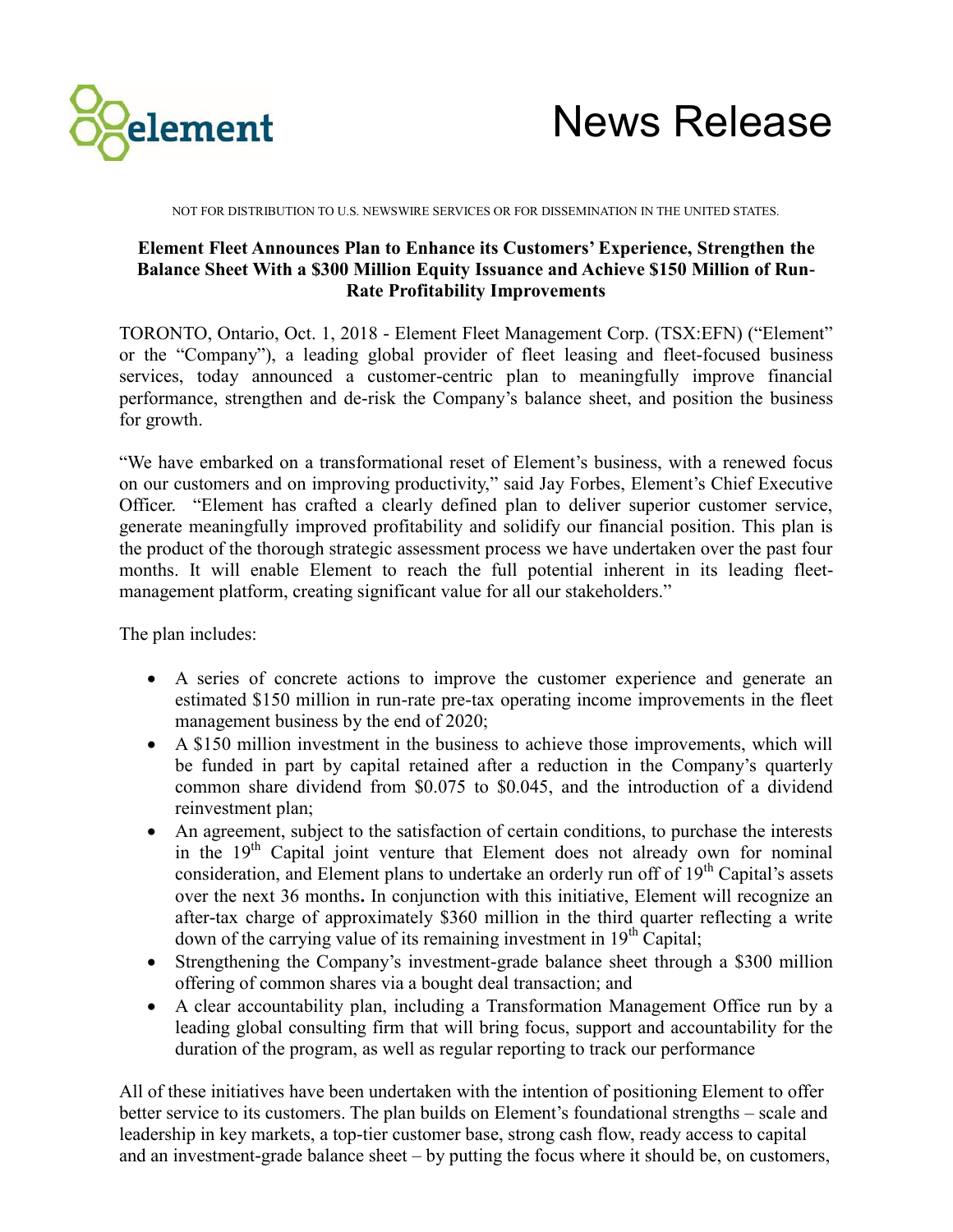and putting legacy issues behind the Company. The result will be a stronger, more efficient Element that better serves its clients and is well-positioned for future growth and value creation.

# **Transforming the Fleet Business**

The plan to transform Element's fleet business is based on a comprehensive assessment of our operations undertaken in recent months. This included customer and stakeholder interviews, extensive industry benchmarking, and in-depth reviews of Element's operations, structure and balance sheet. Element's management and Board of Directors (the "Board") have examined key topics such as customer retention, rebate management, people and culture, IT systems, allocation of capital expenditures, and more.

The result is a new path forward, founded on renewing Element's focus on its customers, and ensuring that customer needs are at the center of all key decision-making. Key aspects of the plan include:

- Simplifying how we work, and the organizational structure we work in, by reducing the nine existing layers of the organization to five, bringing leadership closer to the customer
- Simplifying operations and customer touchpoints to provide a better, more consistent customer experience, through initiatives such as automating manual processes to reduce errors and improve cycle times

In total, approximately 80% - or  $\sim$ \$120 million – of the expected total run rate pre-tax operating income improvement is from productivity enhancements to the customer experience, with the other 20% - or \$30 million – largely flowing from revenue assurance and improved retention.

As a result of these transformational changes to how Element does business, management expects to achieve the  $\sim $150$  million in annual pre-tax operating income improvements by executing on opportunities in three waves:

- 1. **Quick Wins** We expect to action \$40 million in run-rate profitability improvements by the end of 2018, and we have already identified and advanced more than \$30 million of these to date. This phase includes the implementation of over 50 initiatives including organizational redesign, supplier management, revenue assurance and cost productivity.
- 2. **Back to Basics** Throughout 2019, Element will execute on the second wave of over 25 projects that are collectively anticipated to take us to \$100 million of pre-tax runrate profitability improvement by the end of that year. These projects will focus on improving customer service delivery, optimizing our go-to-market strategy and pricing model, improving customer acquisition and retention, better managing rebates and procurement, and increased automation and organizational simplification.
- 3. **Building for the Future** The final wave will consist of a smaller number of 5-10 projects that are anticipated to bring the pre-tax run-rate profitability improvement to the full \$150 million estimate by the end of 2020. Completing the fortification of our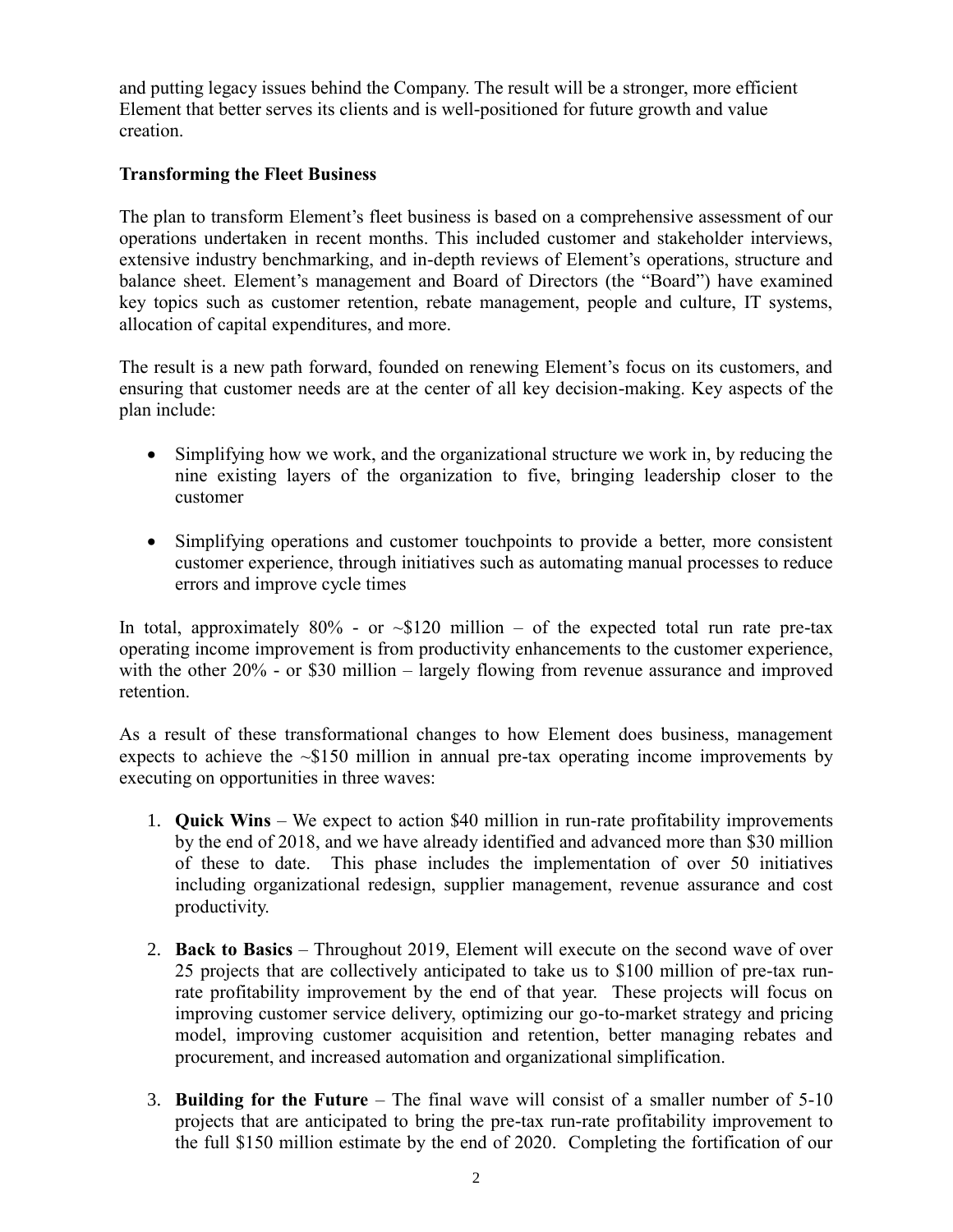operating foundation, we will then pivot to growth, with focus on the mid-market fleet segments, salesforce optimization and other strategic growth levers.

To de-risk the execution of this transformation and to ensure that the customer experiences only positive outcomes from this undertaking, we have taken a number of steps to create crisp execution:

- Element has created a Transformation Management Office, which will bring focus, support and accountability to the program.
- We have also developed a change management approach to train and support our team, and we will align incentive compensation to the attainment of results.
- We are building capability and confidence with Quick Wins, and we have populated our executive ranks with seasoned leaders who have successfully steered organizations through extensive change.

In recent weeks, we have added two more experienced executives with a demonstrated ability to manage change and deliver value – Jacqui McGillivray as Chief Human Resources Officer and Scott Davidson as Executive Vice President, Corporate Development. This is in addition to the previously announced appointments of Mr. Forbes, effective June  $1<sup>st</sup>$ , and new Chief Financial Officer Vito Culmone, effective July 16<sup>th</sup>.

The Company has also realigned its executive team to put the right people in the right roles to drive the best possible customer experience, bring the executive close to the customers and front-line employees, enable faster decision making, and to represent our strategic priorities. This includes the naming of Jim Halliday as Chief Operating Officer.

The result is a well-balanced leadership team that combines a wealth of industry experience and established customer relationships, with new perspectives and strong change management experience. Please visit Element's website at www.elementfleet.com for the biographies and titles of the new team.

# **Repositioning 19th Capital**

Over its short history,  $19<sup>th</sup>$  Capital has meaningfully underperformed expectations. Element's strategic assessment has led management and the Board to conclude that attempting to undertake any further turnaround of the 19<sup>th</sup> Capital business would divert management's focus from its core fleet business and the aforementioned transformation plan. Accordingly, the Company has determined that the best path forward is to acquire full control of the venture and run off the business in an orderly fashion over the next 36 months.

Element has reached an agreement to purchase the remaining equity interests in  $19<sup>th</sup>$  Capital from its current joint venture partners for nominal consideration subject to the satisfaction of certain conditions. Under the plan, Element will continue to serve 19th Capital's client base, while working to dispose of idle truck inventory, changing the origination process to improve the creditworthiness of 19th Capital clients and reduce churn, and running off existing leases. Element will cease further investment in new inventory to support the  $19<sup>th</sup>$  Capital business.

The Company's plan to address  $19<sup>th</sup>$  Capital is expected to result in an after-tax charge in our third-quarter results of approximately \$360 million. Following the acquisition and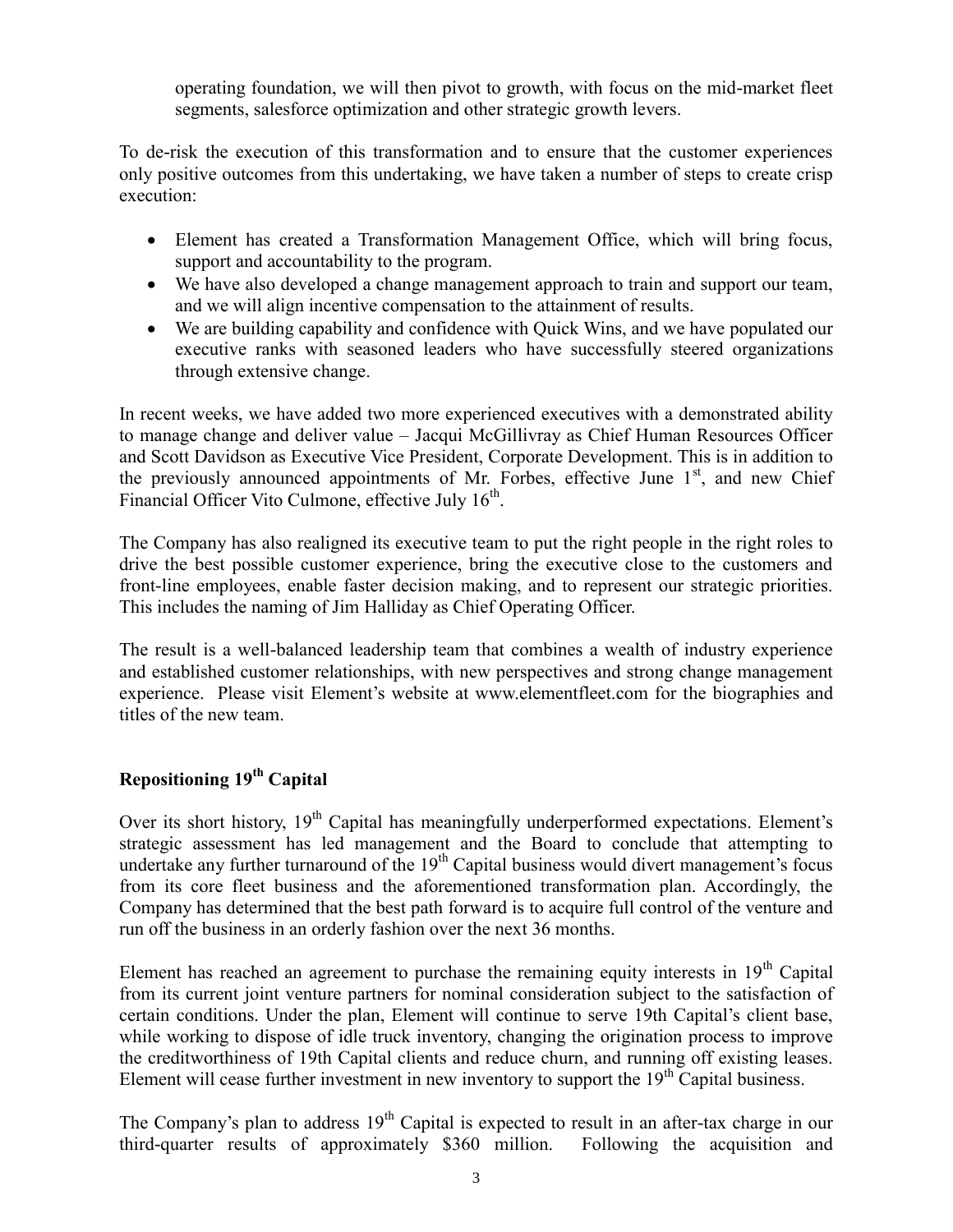consolidation of  $19<sup>th</sup>$  Capital onto Element's balance sheet,  $19<sup>th</sup>$  Capital is expected to represent a residual investment of approximately \$260 million in book value, net of related third-party debt.

Both management and the Board firmly believe that the run off of  $19<sup>th</sup>$  Capital will free up management time and resources to focus on the greater value the Company can create from its market-leading fleet business. Addressing  $19<sup>th</sup>$  Capital in this manner will also reduce uncertainty, de-risking Element's operations and balance sheet.

## **Strengthening the Balance Sheet and Investing in Transformational Improvements**

Management recognizes that a strong, investment-grade balance sheet is a key pillar of our business, and is undertaking a number of initiatives to further strengthen our financial position while also freeing up capital to fund the necessary investments in the business and to address near term refinancing requirements:

- Raising \$300 million via the sale of common shares pursuant to a bought deal offering;
- Reducing the common share dividend by 40% (from \$0.075 to \$0.045 per share per quarter);
- Instituting a dividend reinvestment program;
- Advancing sales of non-core assets, including surplus real estate; and
- Refinancing certain asset-backed security assets, creating approximately \$160 million in additional borrowing base.

In addition to creating greater stability and liquidity today, these actions effectively pre-finance the Company's convertible debenture maturing in June 2019, leaving less than \$150 million of that maturity to refinance.

In connection with these actions, management has engaged with both Fitch and DBRS to solicit their views on the impact of the transformation plan, the repositioning of  $19<sup>th</sup>$  Capital and the various balance sheet initiatives described above. Based on these consultations, both Fitch and DBRS are expected to affirm their BBB+ ratings for Element going forward. Element has also engaged with the members of its senior lending syndicate and secured lender support to implement the strategic plan.

## **Financial Outlook**

As a result of the various strategic and transformational initiatives described above, management and the Board expect to realize material improvements in Element's earnings profile. For the 2020 fiscal year, Element is expected to generate after-tax adjusted operating income per share in the range of \$0.90 to \$0.95.

Please see the definitions of "Adjusted operating income" and "After-tax adjusted operating income per share" provided under the heading "Description of Non-IFRS Measures" contained on page 31 of Element's "Management Discussion and Analysis" in respect of the period ended June 30, 2018, which is publicly available on SEDAR. In future reporting periods, the definition of "Adjusted operating income" will be modified to: (i) remove the adjustment for the "share of loss from joint venture", which will no longer be applicable following the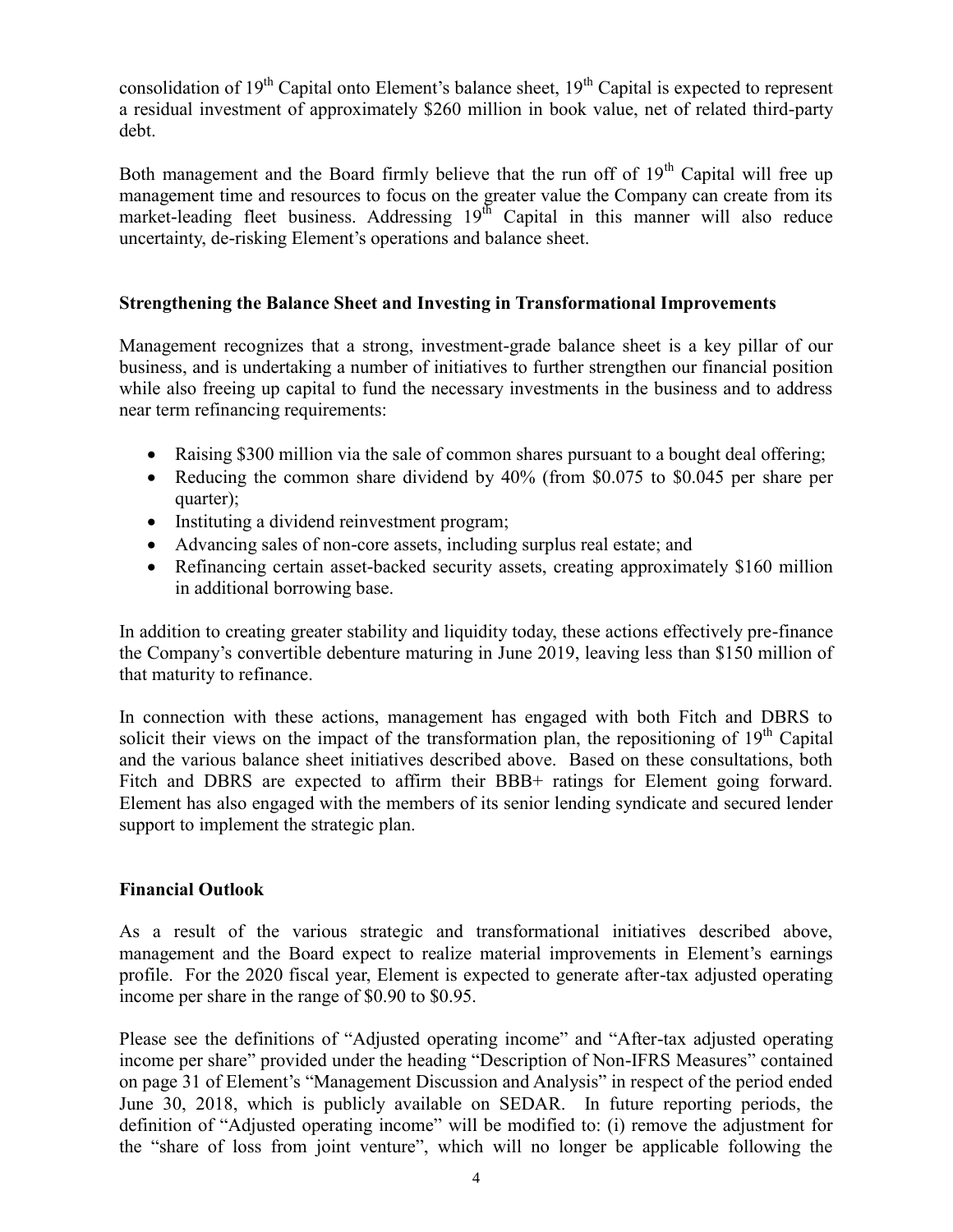acquisition and consolidation of  $19<sup>th</sup>$  Capital; and (ii) add a new adjustment in respect of onetime restructuring charges and other costs Element will incur in connection with the implementation of the transformation program.

## **Bought Deal Public Offering**

Element has entered into an agreement with a syndicate of underwriters led by CIBC Capital Markets, BMO Capital Markets and Barclays Capital Canada Inc., and including National Bank Financial Inc., RBC Capital Markets and TD Securities as joint bookrunners. The underwriters have agreed to buy 45,500,000 common shares of the Company ("Common Shares") at a price of \$6.60 per Common Share for aggregate gross proceeds of approximately \$300 million (the "Public Offering").

Element has granted the underwriters an overallotment option to purchase up to an additional 6,825,000 Common Shares (representing 15% of the Common Shares offered pursuant to the Public Offering) on the same terms and conditions as the Public Offering, exercisable, in whole or in part, at any time up to the  $30<sup>th</sup>$  day after closing of the Public Offering. Should the option be fully exercised, the aggregate gross proceeds of the Public Offering will be approximately \$345 million.

The Company intends to use the net proceeds from the Public Offering to repay existing indebtedness owing under the Company's senior credit facility and for general corporate purposes.

The closing date of the Public Offering is expected to be on or about October 11, 2018. The Public Offering is being made in the provinces of Canada by means of a prospectus supplement to the Company's base shelf prospectus dated April 20, 2017. The securities have not been and will not be registered under the United States Securities Act of 1933, as amended (the "U.S. Securities Act") or any state securities laws and may not be offered or sold within the United States or to U.S. Persons unless registered under the U.S. Securities Act and applicable state securities laws or an exemption from such registration is available.

## **Dividend Reinvestment Plan**

Element has adopted a dividend reinvestment plan (the "Plan") to be administered by Computershare Trust Company of Canada (the "Plan Agent") which will become effective beginning with dividends expected to be declared and payable to holders of record of Common Shares in the fourth quarter of 2018.

The Plan provides eligible registered and beneficial shareholders an opportunity to reinvest their eligible cash dividends payable on Common Shares for additional Common Shares at a discount of 2% to the prevailing market price of the Common Shares on the Toronto Stock Exchange, which discount may be changed or eliminated by the board of directors of Element from time to time.

A complete copy of the Plan is available on Element's website at [https://www.elementfleet.com](https://www.elementfleet.com/) or on the Plan Agent's website at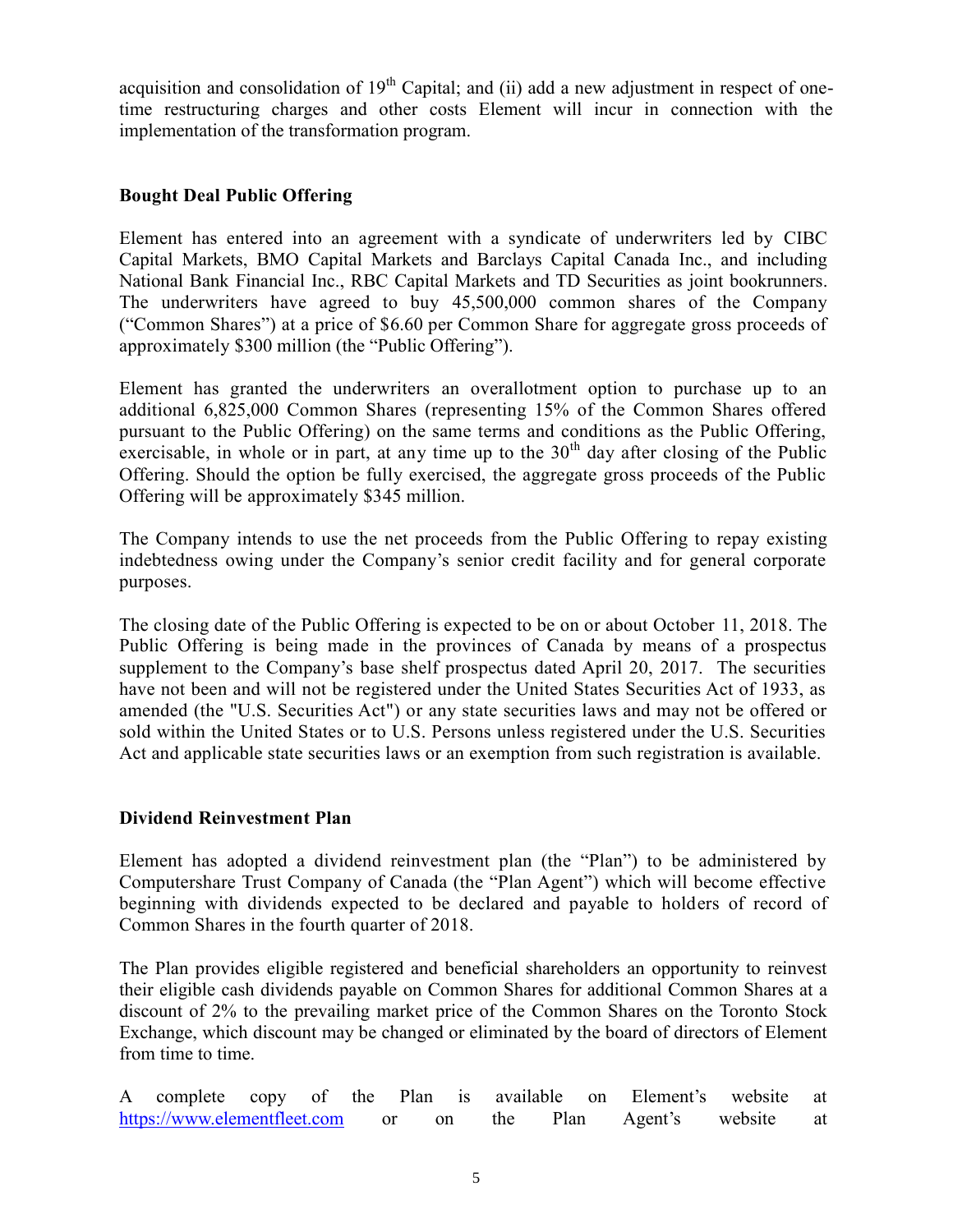[www.investorcentre.com/service.](http://www.investorcentre.com/service) Shareholders should carefully read the complete text of the Plan before making any decisions regarding their participation in the Plan.

To be eligible to participate in the Plan, shareholders must be resident in Canada. Shareholders resident outside of Canada (including shareholders who are non-residents of Canada or partnerships other than "Canadian partnerships" (all within the meaning of the *Income Tax Act* (Canada)) or that are U.S. persons (within the meaning of Regulation S under the Securities Act of 1933 of the United States) are not eligible to participate in the Plan.

Shareholders who hold their Common Shares through a broker or financial institution and wish to enroll in the Plan should contact their broker or financial institution directly to learn more about the specific procedures and deadlines for enrollment in the Plan applicable to them. Registered shareholders may enroll in the Plan online through the Plan Agent's selfservice web portal, Investor Centre, at [www.investorcentre.com/service.](http://www.investorcentre.com/service)

## **Management Presentation and Further Information**

A pre-recorded management discussion of the strategy is available by clicking <http://services.choruscall.ca/links/elementfleetannouncement20181001.html> or by dialing: U.S. and Canada Toll Free: 1-800-319-6413 International: +1-604-638-9010 Passcode: 2643#

A new corporate presentation outlining the Company's plan is available in the Investor Relations section of www.elementfleet.com and will be made available under Element's profile at [www.sedar.com.](http://www.sedar.com/)

## **Non-IFRS Measures**

Throughout this press release, management used a number of terms and ratios (including annual pre-tax operating income and after-tax adjusted operating income per share) which do not have a standardized meaning under International Financial Reporting Standards ("IFRS") as issued by the International Accounting Standards Board. Such terms and ratios are unlikely to be comparable to similar measures presented by other organizations. A full description of these measures can be found in Element's Management Discussion & Analysis that accompanies the financial statements for the most recent quarter or year, which have been filed on SEDAR [\(www.sedar.com\)](http://www.sedar.com/). Element believes that certain Non-IFRS Measures can be useful to investors because they provide a means by which investors can evaluate Element's underlying key drivers and operating performance of the business, exclusive of certain adjustments and activities that investors may consider to be unrelated to the underlying economic performance of the business of a given period.

#### **About Element Fleet Management Corp.**

Element Fleet Management Corp. (TSX:EFN) is a leading global fleet management company, providing world-class management services and financing for commercial vehicle and equipment fleets. Element's suite of fleet management services span the total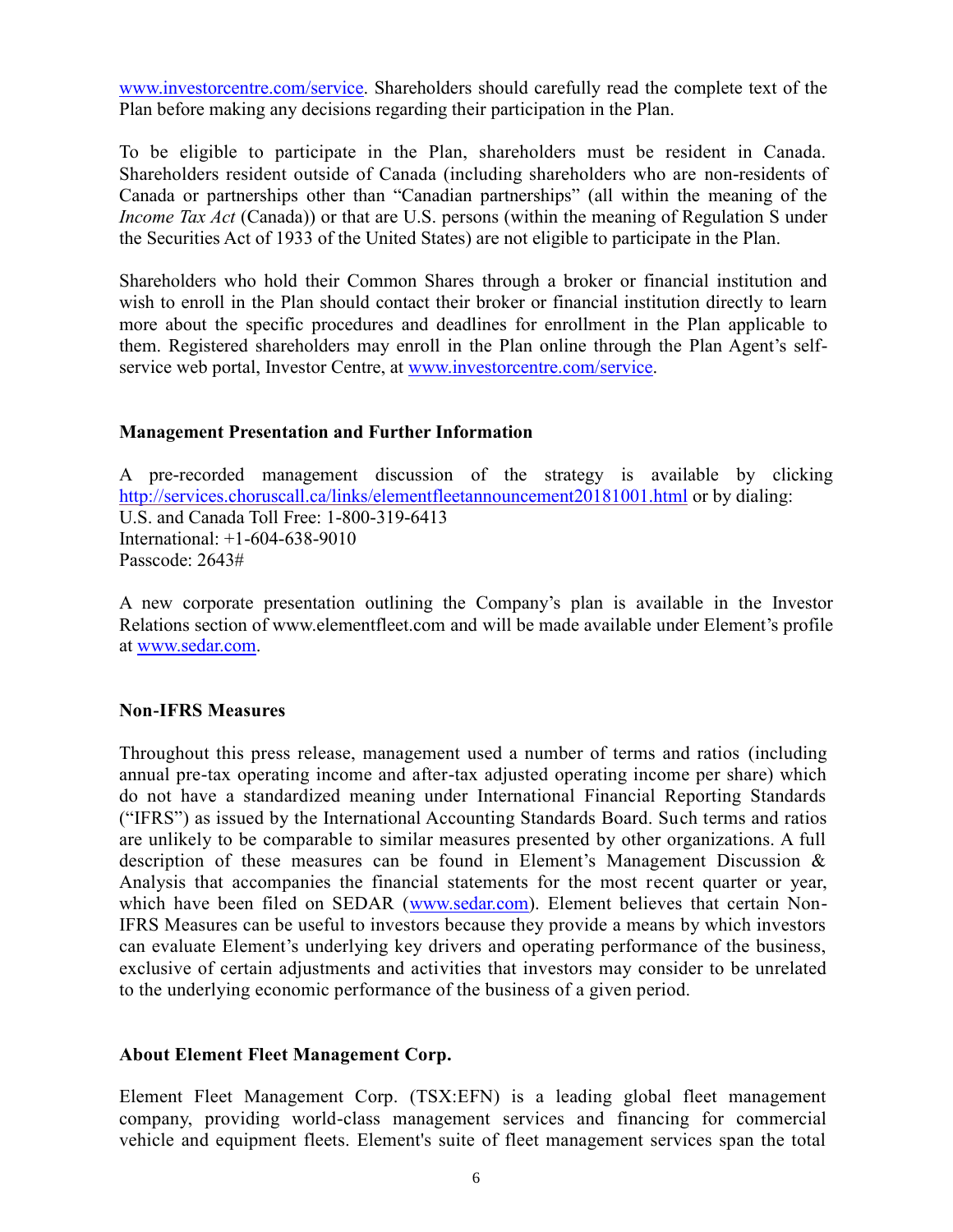fleet lifecycle, from acquisition and financing to program management and remarketing – helping customers optimize performance and improve productivity. For more information, visit [www.elementfleet.com.](http://www.elementfleet.com/)

#### **Investor Contact:**

Scott Davidson EVP Corporate Development (416) 646-5686 scdavidson@elementcorp.com

## **Media Contact:**

Boyd Erman Longview Communications (416) 649-8007 berman@longviewcomms.ca

*This press release includes forward-looking statements regarding Element and its business. Such statements are based on the current expectations and views of future events of Element's management. In some cases the forward-looking statements can be identified by words or phrases such as "may", "will", "expect", "plan", "anticipate", "intend", "potential", "estimate", "improve", "believe" or the negative of these terms, or other similar expressions intended to identify forward-looking statements, including, among others, statements regarding the objectives, vision and strategies of Element; the future financial reporting of Element; future cash flows, financial condition, operating performance, financial ratios, projected asset base, capital structure and capital expenditures; Element's after-tax adjusted operating income per share; Element's anticipated dividend policy and plans for future dividends, including realizing on its plans to implement a dividend reinvestment plan; Element's ability to deliver returns and benefits from its initiatives; customer acquisition, retention and experience; changes to management; relationships with suppliers; anticipated cash needs, capital requirements, need for and cost of additional financing and ability to access such financing; future assets; demand for services; Element's competitive position; anticipated trends and challenges in Element's business and the markets in which it operates; Element's borrowing base; those related to the completion and nature of the Public Offering; those related to the completion of the acquisition of the interests in 19th Capital Group LLC ("19th Capital") not already owned by Element and the financial impact thereof; those related to the integration, operation and financial impact of 19th Capital following its acquisition, including Element's ability to dispose of 19th Capital's idle truck inventory, run off existing leases and change the origination process to improve the creditworthiness of 19th Capital clients and reduce churn; the extent, nature and impact of any write down of various fleet management businesses or non-core businesses (including those related to 19th Capital); the implementation of Element's systems integrations and organizational revisions; the extent, nature and impact of any value driver to create pre-tax run-rate operating income; Element's ability to generate pre-tax run-rate operating income; Element's ability to increase total shareholder return; Element's ability to pre-fund redemption of its outstanding convertible debentures upon their maturity, including realizing on its plans for selling certain non-core assets; anticipated impact on credit ratings; and Element's research and development investment plans and product offerings.*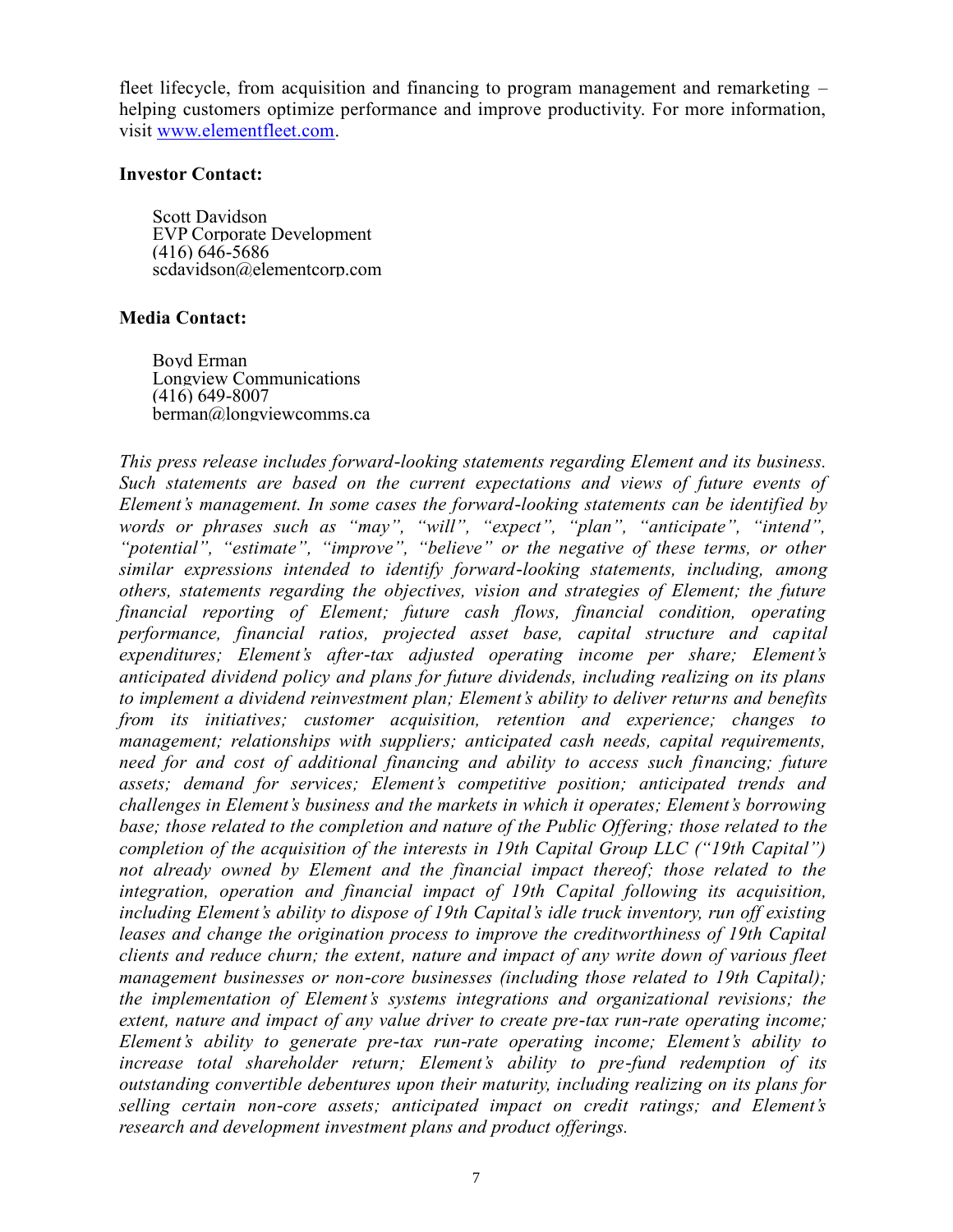*By its nature, forward-looking information involves numerous assumptions, known and unknown risks and uncertainties, both general and specific, that contribute to the possibility that the predictions, forecasts, projections and other forward-looking statements will not occur. Such forward-looking statements and information in this press release speak only as of the date of this press release. The forward-looking information and statements contained in this press release reflect several material factors, expectations and assumptions of Element including, without limitation: that Element will conduct its operations in a manner consistent with its expectations and, where applicable, consistent with past practice; acceptable negotiations with third parties; the general continuance of current or, where applicable, assumed industry conditions; the continuance of existing (and in certain circumstances, the implementation of proposed) tax and regulatory regimes; certain cost assumptions; the continued availability of adequate debt and/or equity financing and cash flow to fund its capital and operating requirements as needed; Element's net interest margin; growth in lease receivables and service income; assumed rate of cost inflation; assumed applicable foreign exchange rates and applicable income tax rates; Element's funding mix; the number of common shares issued over the applicable period and under the Public Offering; terms of the new instruments issued to refinance Element's 2019 and 2020 convertible debentures; the reset rates for Element's outstanding preferred shares; proceeds from non-core asset sales; the operating performance of 19th Capital, including the terms upon which idle assets can be sold or leased, and timing of same; the extent of its assets and liabilities; and, in the case of the forward-looking statements regarding financial outlook, that Element will achieve the expected benefits, costs and timing of the transformation plan. Element believes the material factors, expectations and assumptions reflected in the forward-looking information and statements are reasonable but no assurance can be given that these factors, expectations and assumptions will prove to be correct.*

*The forward-looking events and circumstances discussed in this press release may not occur and could differ materially as a result of known and unknown risk factors and uncertainties affecting Element, including risks regarding the fleet management and finance industries, economic factors, risks related to the completion of the purchase of new portfolios or technologies or the addition of new clients, risks related to the payment of dividends, risks relating to business integration and many other factors beyond the control of Element. No forward-looking statement can be guaranteed and Element cannot guarantee future results, levels of activity, performance or achievements. Forward-looking statements and information by their nature are based on assumptions and involve known and unknown risks, uncertainties and other factors which may cause our actual results, performance or achievements, or industry results, to be materially different from any future results, performance or achievements expressed or implied by such forward-looking statement or information. Accordingly, readers should not place undue reliance on any forward-looking statements or information. A discussion of the material risks applicable to Element can be found in Element's current MD&A, and Annual Information Form, as well as the prospectus supplement to be filed in connection with the Public Offering, all of which have been or will be filed on SEDAR and can be accessed at www.sedar.com. Except as required by applicable securities laws, forward-looking statements speak only as of the date on which they are made and Element disclaims any intention and assumes no obligation to publicly update or revise any forward-looking statement, whether as a result of new information, future events, or otherwise.*